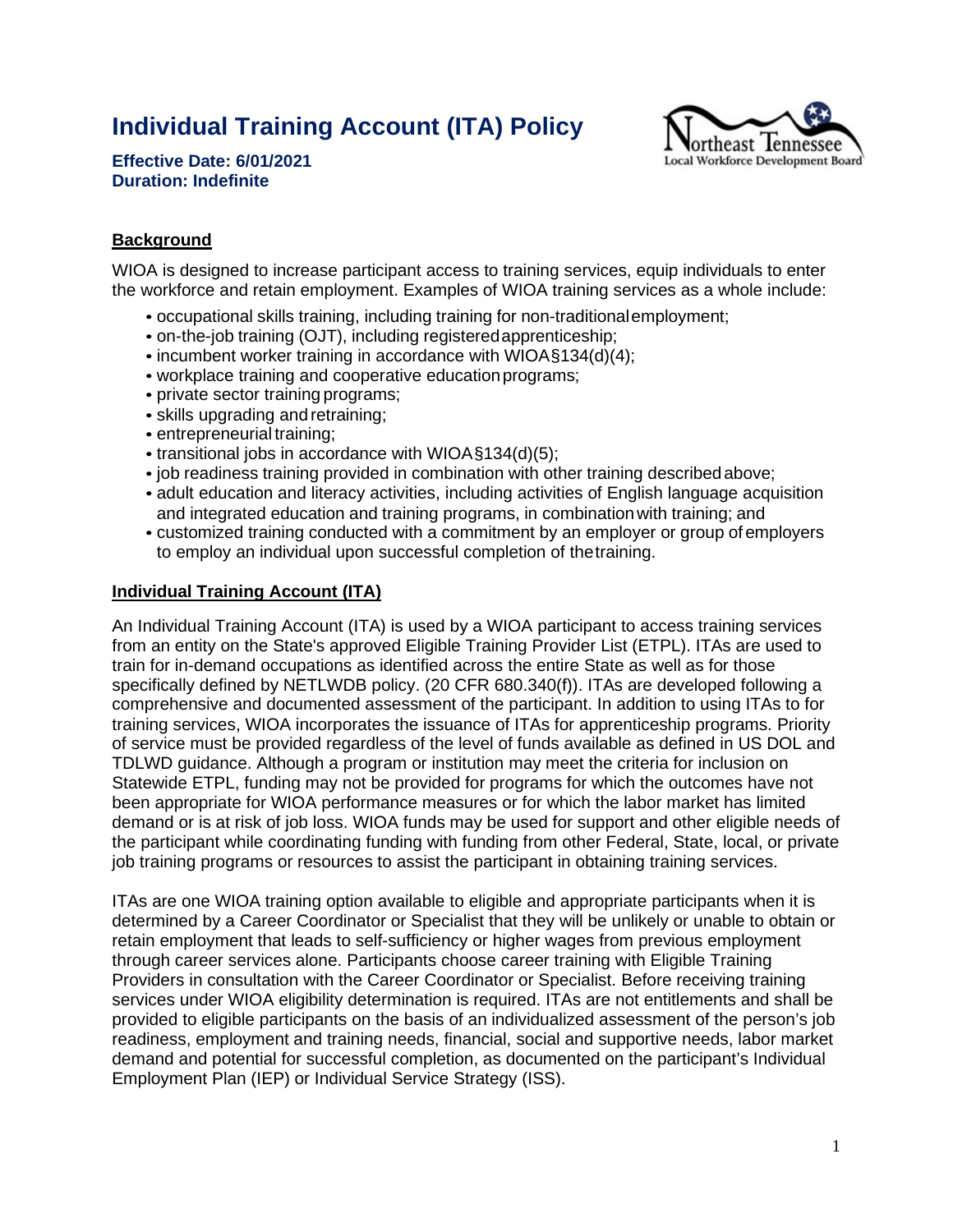Training services may be made available to employed and unemployed Adults and Dislocated Workers and Out-of-School Youth who:

- 1) after a determination of need is made using an employmentplan:
	- **a)** is unlikely or unable to obtain or retain employment that leads to economic selfsufficiency or wages comparable to or higher than wages from previous employment through career services;
	- **b)** is in need of training services to obtain or retain employment leading to economic self-sufficiency or wages comparable to or higher than wages from previous employment; **and**
	- **c)** has the skills and qualifications to participate successfully in trainingservices;
- 2) have selected a program of training services that is directly linkedto:
	- **a)** occupations that are on the Board's targeted occupations list, or are on the targeted occupations list for another local workforce development area (workforce area) to which an adult or dislocated worker is willing to commute or relocate; or
	- **b)** occupations that have been determined on a case-by-case basis to have a high potential for sustained demand and growth in the workforce area, based onsufficient and verifiable documentation, in accordance with the Board's procedures and WIOA guidance; **and**
	- **c)** are unable to obtain grant assistance from other sources to pay the total costs of such training and related support services, including such sources as state-funded training funds such as TN Promise and Reconnect, Trade Adjustment Assistance (TAA), SNAP E&T, and Federal Financial Aid including Pell Grants or require WIOA assistance in addition to other sources of grant assistance as determined by the Student Need Assessment and Remaining Need. WIOA funds supplement other sources of training grants. Post-secondary education providers must release a participant's financial aid information.

Training Entry Requirements:

- 1) Minimum entry-level requirements for training will include a high school diploma or its equivalency and a reading or math score at or above a 7th grade level. Exceptions to the reading and math skills may be reviewed and waived according to NETLWDB policy. Regardless of how basic skills deficiency is determined, documentation must be maintained in the participant file.
- 2) An Individual Training Account (ITA) must be issued prior to the participant beginning WIOA paid training if WIOA is paying any part of the training items covered by an ITA (tuition, books, fees, etc. depending on the curriculum and the school requirements) or Customized Training (CT) Contract. An ITA will be issued for an amount no more than the actual cost of the tuition and books not covered by other grants or financial assistance. Funding must be coordinated with Federal and State financial aid.
- 3) Some academic/training programs have specific program/curriculum of study admission criteria in addition to the general school admission requirements. Applicants must have completed all required courses prior to making application for these programs. In these situations, WIOA will not pay for prerequisite coursework. The applicant must have received their formal notification in writing of acceptance into these types of programs/ curricula of study before being considered for WIOA enrollment.
- 4) Tools, equipment or other necessary training materials required by the course of study may be provided as a training expense. Items must be listed on the course outline and/or syllabus. Where available and appropriate, tools and other items will be purchased through the training institution.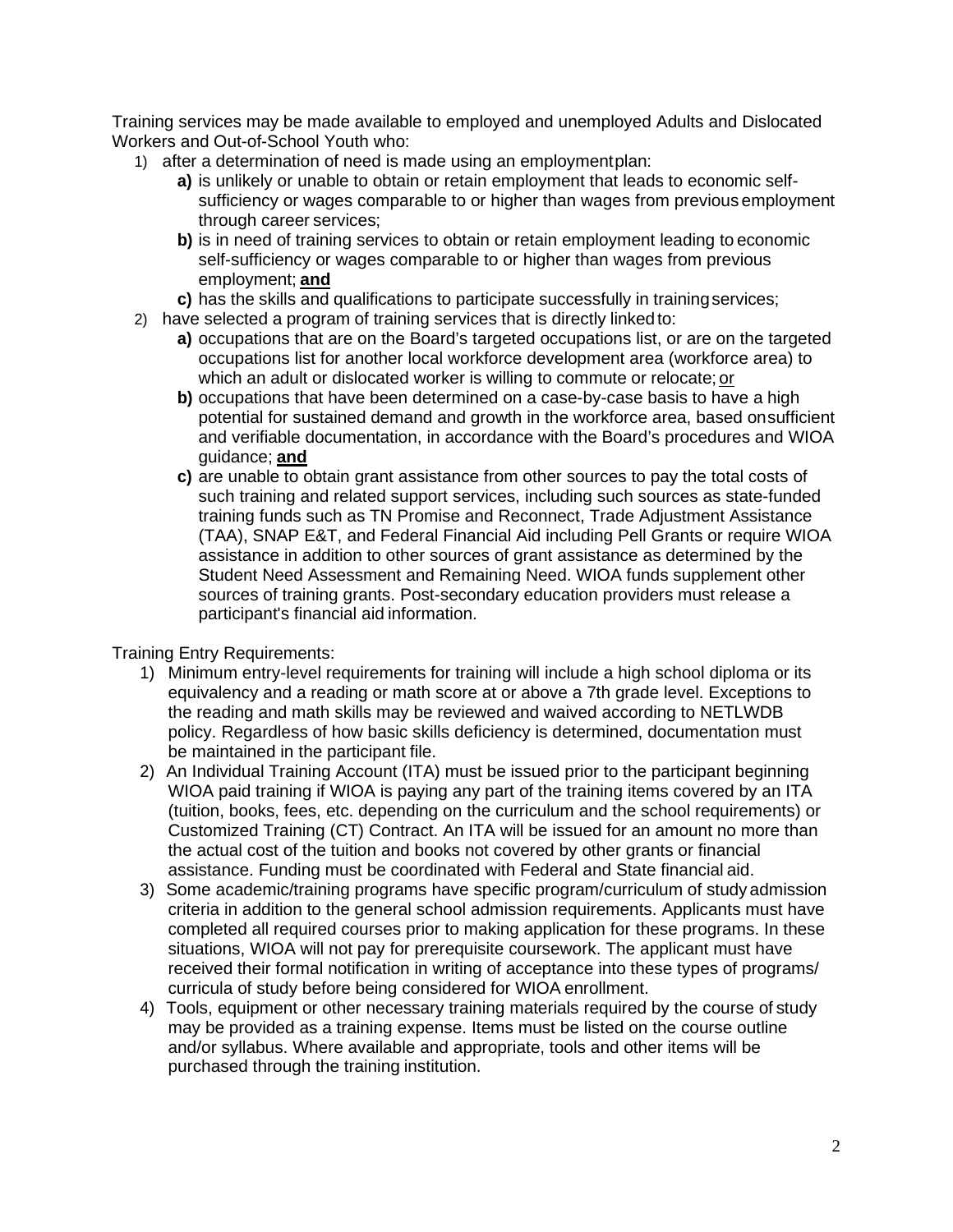- 5) All participants registered in training services are required to meet standards of progress.
- 6) Participants must submit attendance forms and grades in order to be issued additional ITAs up to the maximum 52 weeks of training. Verified attendance forms will be required of all WIOA participants in training programs. WIOA participants will be required to adhere to attendance policies as established by the training institutions.
- 7) WIOA participants must maintain a cumulative 2.0 GPA (C average). If grade point average falls below this standard, WIOA may refuse topay.
- 8) WIOA will not pay for any classes not required in the curriculum in which aparticipant is enrolled.
- 9) WIOA funding may not be utilized to pay for any courses to be repeated in the event a participant fails a course or withdrawal after payment has been invoiced. Emergency and extenuating circumstances will be reviewed and addressed on a case-by-case basis.

In recognition of the ubiquity of on-line learning opportunities, NETLWDA will consider requests for WOIA training and support of technology-based learning on a case-by-case basis. Distance training/learning is training that makes use of the Internet for assignment of lessons, submission of completed tasks and on-line discussions. The approval of distance learning is based on the interactive nature of the classroom training experience between the instructor and the student. Distance learning is approvable only when it is part of a curriculum that leads to the completion of a training program, requires students to interact with instructors and requires students to take periodic tests to demonstrate progress.

Priority will be given to Tennessee residents. Referrals will be made to the closest appropriate American Job Center.

#### **INDIVIDUAL TRAINING ACCOUNT (ITA**)

ITAs are used to train for in-demand occupations as identified across the entire State as well as for those specifically defined by NETLWDB policy. (20 CFR 680.340(f)). ITAs are developed following a comprehensive and documented participant assessment. In addition to using ITAs to for training services, WIOA incorporates the issuance of ITAs for apprenticeship programs. Priority of service must be provided regardless of the level of funds available as defined in US DOL and TDLWD guidance. Although a program or institution may meet the criteria for inclusion on Statewide ETPL, funding may not be provided for programs for which the outcomes have not been appropriate for WIOA performance measures or for which the labor market has limited demand or is at risk of job loss.

- 1. ITAs can be issued for up to 52 weeks at an amount not to exceed \$3,000 by the Career Service Provider and Youth Contract Career Coordinators and Career Specialists. Training will be approved in term increments based on the current Program Year (July 1 – June 30). The total cost of training may cross more than one Program Year. The costs of training for the first year are calculated from the training start date through June 30th of the current fiscal year. ITAs will be issued on a term basis not to exceed a total of 104 weeks of training.
- 2. Based on the training institution's approved curriculum and cost sheet, the purchase of tools for the successful completion of training may be appropriate. The purchase of tools for training is based on individual participant need and program requirements. If approved, the purchase of training required tools may be above and beyond the ITA cap outlined above.
- 3. The participant is responsible for all costs associated with the approved training not covered by the WIOA ITA and/or available support services, in coordination with Federal and State financial aid.
- 4. Participants must attend training on a full-time status as defined by the training institution.